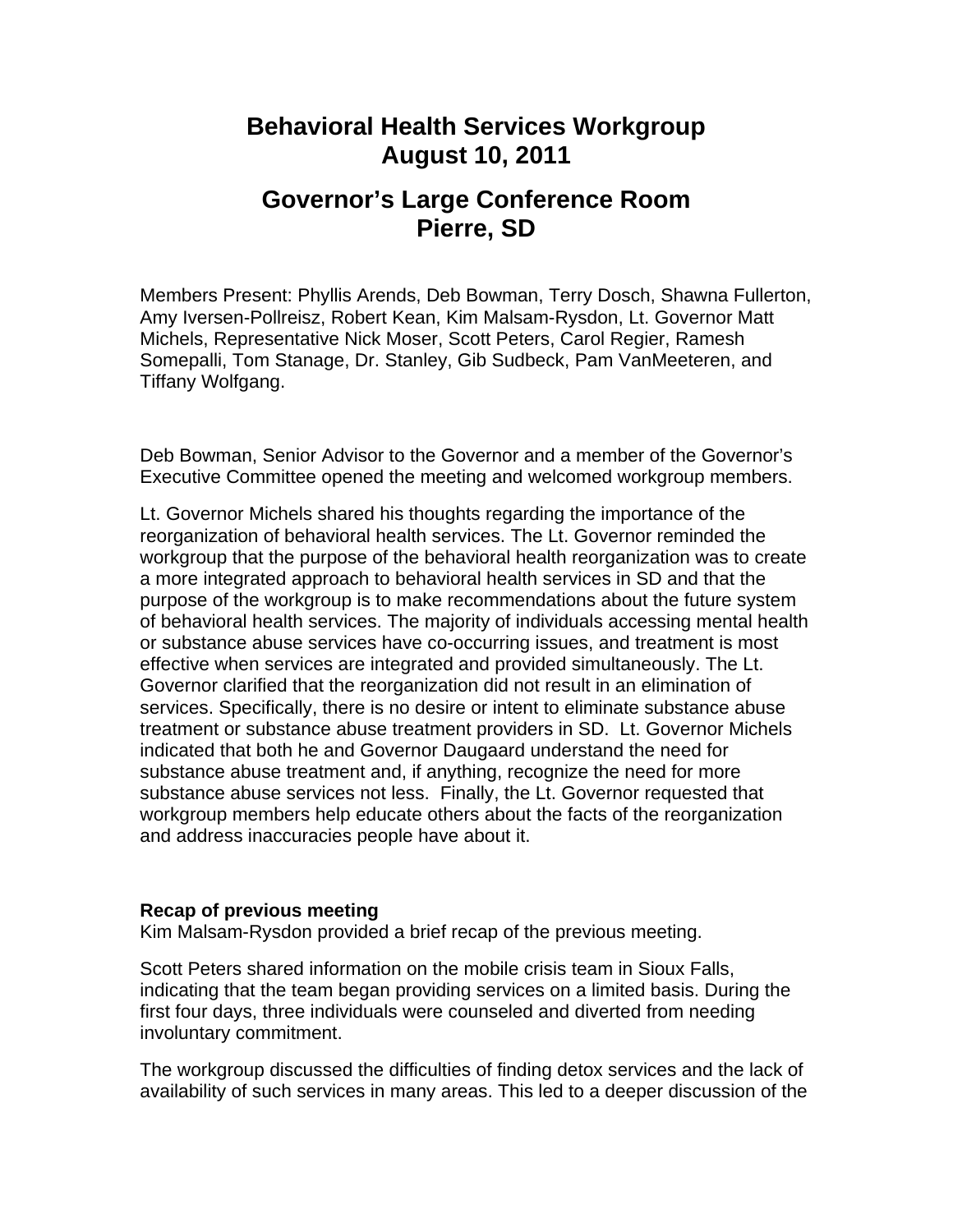lack of critical services across the state, which often leads to inappropriate referrals and placements as the best option is unavailable. This discussion mirrored a conversation held by the Commitment Laws Subcommittee, which determined that it would be difficult to improve commitment laws without addressing the overarching systems issues and lack of critical services.

After considerable discussion, it was concluded that a regional approach to behavioral health services is needed. This would allow identification of available and needed services in all areas of the state to have access to a full array of critical services. In order to determine the regions, the workgroup discussed the identification of current services and systems, including: community mental health centers, accredited outpatient substance abuse providers, inpatient mental health and substance abuse services, prevention services, Tribal programs, IHS, hospitals, Veteran's clinics/services, homeless programs, available transportation services, active county mental illness boards, and key state services.

In addition, the workgroup began identifying key services needed in each behavioral health region, such as: housing/residential supports, including assisted living and supported housing; employment/employer supports; outpatient mental health and substance abuse services, including screening and brief intervention/assessment and case management services; transportation services; day treatment; recovery supports/aftercare; detox; crisis response services, including 24/7 access to a safe/secure environment and mobile crisis; and inpatient services.

#### **Involuntary Commitment Statute revision subgroup update**

A summary of the Commitment Laws subcommittee was provided by Lt. Governor Michels. As indicated above, the subcommittee recognized the need for addressing current service gaps. Areas that the subcommittee is reviewing include the potential to integrate and streamline the mental health and substance abuse commitment processes but there isn't consensus yet on how that could best be achieved. In addition, the subcommittee is considering whether outpatient commitments should be defined differently than inpatient commitment and should include an option for forced medications in the community. The need for effective enforcement of outpatient commitments was also discussed by the workgroup and the group agreed that this will be necessary for them to be effective.

#### **Other statute revision update**

Amy Iversen-Pollreisz shared work the department has done to review statutes (other than those for commitments), which included a general approach of the elimination of statutes that repeat federal requirements or are unnecessary. A subcommittee was established to assist the department in the next steps of this statute review. Tom Stanage, Nick Moser, Terry Dosch, Robert Kean, Dr. Stanley